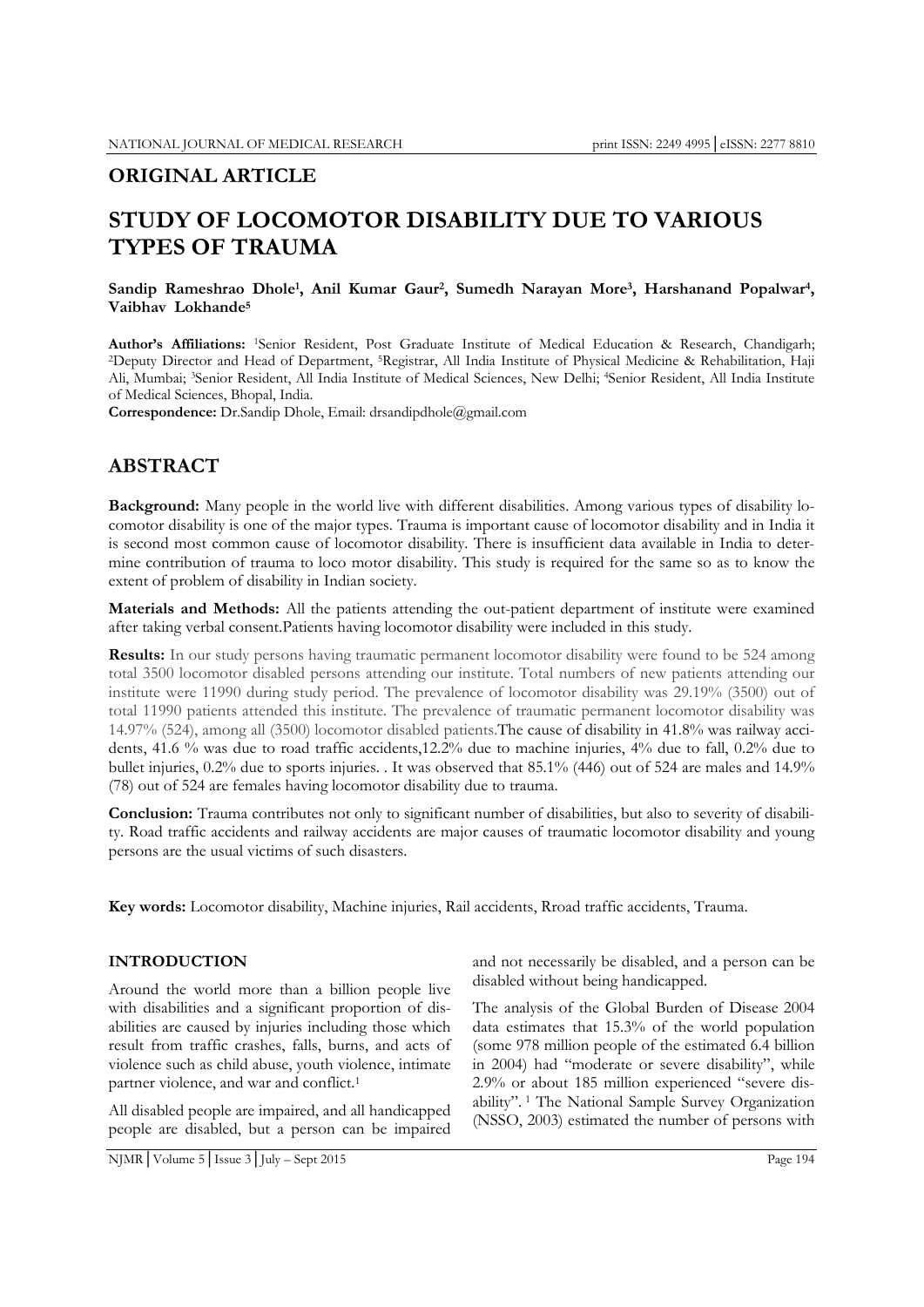disabilities in India to be 1.8% (49-90 million) of the Indian population.2 The census of India (2001) has revealed that over 21 million people in India are suffering from one or other kind of disability. This is equivalent to 2.1 % of the population. Among the total disabled in the country, 12.6 million are males and 9.3 million are females.3

Trauma is important cause of locomotor disability and in India it is second most common cause of locomotor disability.2 The national sample survey (2002) estimated 10.66 million persons are having locomotor disability in the country. It is observed that of all persons having locomotor disability the proportion (per 1000) of them with deformity of limb is the maximum among the different types of locomotor disability. Among the different causes of locomotor disability, polio was found to be the major cause. The next important cause is "injuries other than burns" accounting for 26 to 27%.2 There are various causes of traumatic locomotor disability such as road traffic accidents, railway accidents, falls, bullet injuries, machine injuries.

Though there are many studies available outside, there have not been many studies in India to determine contribution of trauma to loco motor disability. This study is required for the same so as to know the extent of problem of disability in Indian society.

## **MATERIALS AND METHODS**

This observational study was conducted in a tertiary care physical medicine and rehabilitation center in western India. All the patients attending the outpatient department of institute were examined after taking verbal consent. Patients having locomotor disability were included in this study. This study was conducted from November 2011 to November 2012 on the persons/patient attending the outpatient department.

This study was started after approval of Institutional Ethics Committee. Verbal consent was taken prior to examination of patient.

All the patients attending the institute were first examined in OPD. Patients having locomotor disability due to trauma were considered for the study. This study was conducted to assess the prevalence of permanent locomotor disability due to trauma among the persons with disability attending one of the rehabilitation centre in Mumbai; to find out dis-

tribution of traumatic causes of locomotor disability; to study locomotor disability due to trauma according to part of body affected; and to study pattern of traumatic locomotor disability among different age groups and sex.

Inclusion criteria: This study includes cases of all age group and both sex with Loco motor disability due to trauma attending the rehabilitation institude.

Exclusion criteria: Persons with loco motor disability due to cause other than traumatic and disabled patient other than loco motor disability were excluded from the study.

# **RESULTS**

 In our study persons having traumatic permanent locomotor disability were found to be 524 among total 3500 locomotor disabled persons attending our institute. And total numbers of new patients attending our institute were 11990 during study period. The prevalence of locomotor disability was 29.19% (3500) out of total 11990 patients attended this institute. The prevalence of traumatic permanent locomotor disability was 14.97% (524) among all (3500) locomotor disabled patients.

In our study we found that the cause of disability in 41.8% was railway accidents, 41.6 % was due to road traffic accidents, 12.2% due to machine injuries, 4% due to fall, 0.2% due to bullet injuries, 0.2% due to sports injuries. It was observed that 85.1% (446) out of 524 are males and 14.9% (78) out of 524 are females having locomotor disability due to trauma. It was observed that 37.8% (198) out of 524 persons are affected in the age group 21 to30 and 34% (178) persons are in the age group of 31 to 40.

## **Table 1: Causes of traumatic locomotor disability in males and females**

| Causes of traumatic locomotor | Male      | Female   |
|-------------------------------|-----------|----------|
| disability                    | $(n=446)$ | $(n=78)$ |
| Falls                         | 18        |          |
| Machine injuries              | 60        |          |
| Railway Accidents             | 178       | 41       |
| Road Traffic Accidents        | 188       | 30       |
| <b>Bullet Injuries</b>        |           |          |
| Sport Injuries                |           |          |

Railway accidents and road traffic accidents found to be major causes affecting 178 (42.15%) and 188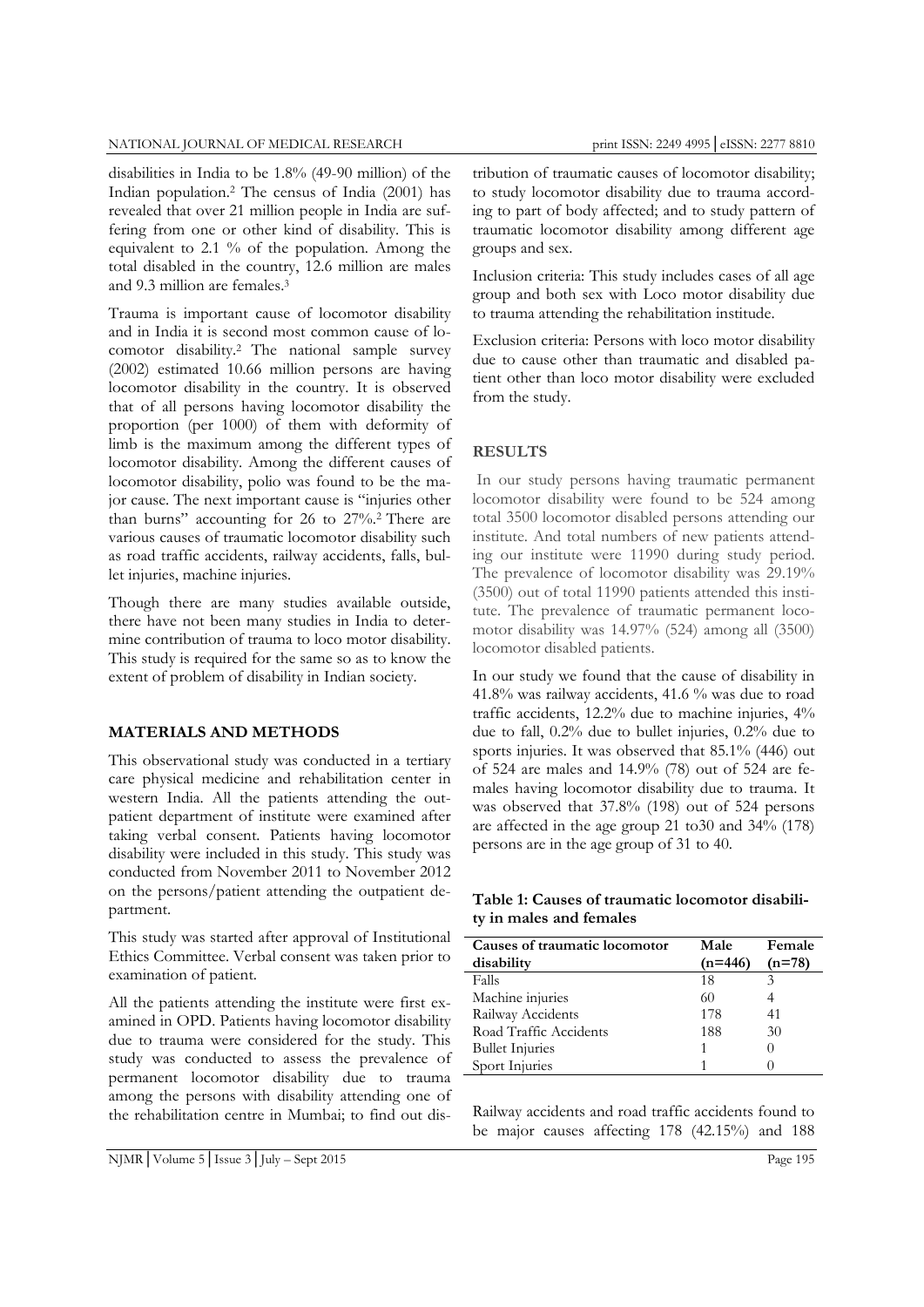#### NATIONAL JOURNAL OF MEDICAL RESEARCH print ISSN: 2249 4995 | eISSN: 2277 8810

(39.91%) out of 446 males respectively. Railway accidents and road traffic accidents found to be major causes affecting 41 and 30 out of 78 females respectively.

**Table 2: Cause of Locomotor Disability due to trauma in different age groups** 

| Cause of traumatic          | Age group |           |       |       |
|-----------------------------|-----------|-----------|-------|-------|
| <b>Locomotor Disability</b> | $0 - 20$  | $21 - 40$ | 41-60 | 61-80 |
| Falls                       |           | 12        | ↖     |       |
| Railway Accidents           |           | 164       | 37    |       |
| Road Traffic Accidents      | 17        | 150       | 42    |       |
| Machine injuries            | ר         | 50        | O)    |       |
| <b>Bullet</b> injuries      |           |           |       |       |
| Sport Injuries              |           |           |       |       |

**Table 3: Distribution of Locomotor Disability due to trauma according to Body Parts** 

| Body part affected |       | <b>Subjects</b> |  |
|--------------------|-------|-----------------|--|
| Upper Limb         | Right | 105             |  |
|                    | Left  | 64              |  |
| Lower Limb         | Right | 225             |  |
|                    | Left  | 168             |  |
| Trunk              |       | 27              |  |

**Table 4: Distribution of severity of locomotor disability due to trauma (N=524)** 

| <b>Disability Percentage</b> | No. (%)     |
|------------------------------|-------------|
| $0 - 25$                     | 45 (8.59)   |
| $26 - 50$                    | 58 (11.07)  |
| 51-75                        | 205(39.12)  |
| 76-100                       | 216 (41.22) |

**Table 2** shows distribution of causes of locomotor disability among age group 0-20, 21-40, 41-60 and 61-80 years. Railway accidents and road traffic accidents found to be major causes and 21-40 years age group is the most vulnerable population.

**Table 3** shows distribution of locomotor disability according to body parts. **Table 4** shows distribution of traumatic locomotor disability according to disability percentage.

#### **DISCUSSION**

This study conducted in a representative sample of Indian population, estimates the distribution of traumatic locomotor disability (TLD) according to cause, age, sex, part of body affected and severity of disability among the patients attending a rehabilita-

NJMR│Volume 5│Issue 3│July – Sept 2015 Page 196

tion centre in Mumbai. The current study estimated the prevalence of locomotor disability among all patients (11990) attending a rehabilitation centre in Mumbai to 29.19% (3500). The prevalence of traumatic locomotor disability was 14.97% (524) among all locomotor disabled patients (3500).

According to Census of India 2001, the prevalence of locomotor disability was 28% among all disabled population in India.3 The current study also estimated the similar prevalence of total disabled population with locomotor disability. National Sample Survey (NSS), 58<sup>th</sup> round 2002 estimated the prevalence of locomotor disability at 51% out of which 26.7% were traumatic in origin.2 Current study, however, estimated somewhat different pattern as compared to NSS.

The prevalence of locomotor disability due to trauma in the current study is higher (14.97) as compared to other studies where the prevalence of less than 2% has been reported.4,5,6 The reason may be that in current study, the prevalence of locomotor disability due to trauma in the rehabilitation institute was calculated, however in other studies prevalence of locomotor in general population was calculated.

A study conducted in the community staying near rural health center in Goa found the prevalence of locomotor disability was 0.92%, and majority were due to fracture of long bones in young population due to road traffic accident and stroke in old age.<sup>7</sup>

Another study conducted in black people of Nyaga estimated the prevalence of locomotor disability and TLD in general population at 1.8% and 31.6% respectively.5 High prevalence of TLD in above study may be because the study was conducted in general population where as our study was conducted in a rehabilitation centre where majority of disabled patients attending outpatient department included suffering from non-traumatic cause viz. poliomyelitis, cerebral palsy, cerebro-vascular accidents, etc.

In the current study it was found that road traffic accidents (41.6%) and railway accidents (41.8%) were the major causes of TLD in all age groups. Railway is a major transport system in Mumbai where study was conducted. Thus may be reason for railway accident being most common cause of TLD in the city (MUMBAI).

 In the current study, 85.1% of males and 14.9% of females were suffering from TLD. Males were suffering five times more than females. A study con-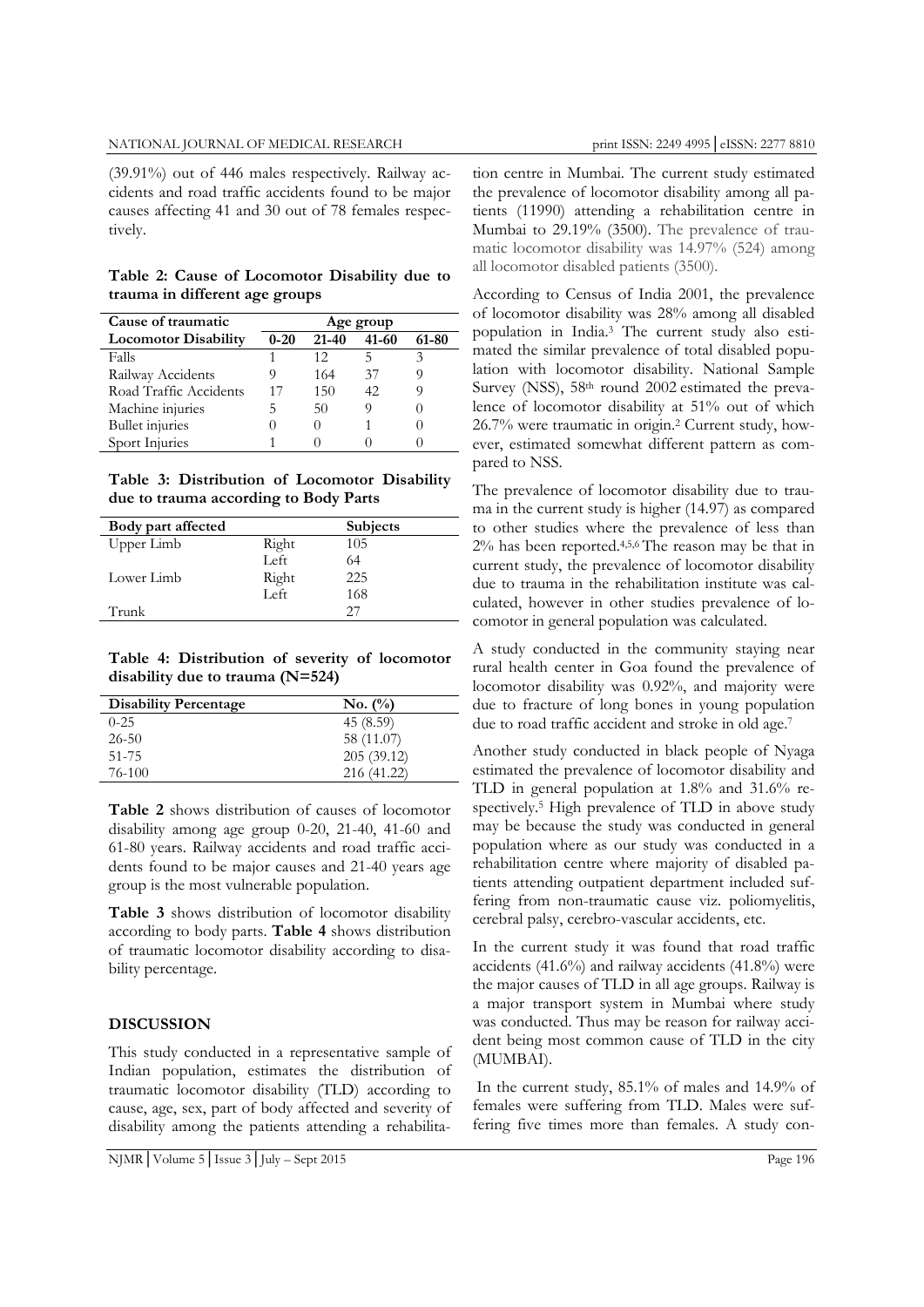#### NATIONAL JOURNAL OF MEDICAL RESEARCH print ISSN: 2249 4995 | eISSN: 2277 8810

ducted on the pattern and causes of rural based locomotor disabled found incidence of locomotor disability in males are four times more than in the females, which is similar to current study.8 However, another study conducted to find factors affecting progress of locomotor disability in a slum in Mumbai found most of individuals with locomotor disability were females. Similar findings have been observed in census 2001, where Tamil Nadu was observed to have a higher number of disabled females than males.

 According to current study, railway accidents (164) (31.29%) and RTAs (150) (28.62%) were the leading causes of TLD among age group of 21-40 years. This could be correlated with the fact that this age group is working group and most vulnerable to such mishaps. In the current study percentage of individuals having locomotor disability due to trauma in age group of 20 to 40 is 70%.However rail accidents and road traffic accidents were reported as most common culprits behind traumatic disability in all age group patients.

In a study done on 331 victims of road traffic accident at KMC, Manipal Karnataka in 2001, revealed that the maximum number of victims 23(26%) were in the age group of 21-30 years, followed by 17(20%) in 41-50 years age group. Male to female relation was 7:1 which coincides with findings of current study.9

Injuries are a major cause of death and disability among young people. The WHO estimates that some 5.8 million people died of injuries in 1998. This figure is predicted to rise over the next 2 decades to 8.4 million, largely because of predicted rise in men in the 15–29 year age group. Injuries are also an important cause of long-term disability worldwide, with much of the burden once again falling on the young. Despite the higher risk of injury faced by young people, relatively little is known about the long term impact of trauma on this age group.10

In 1993, Barker and Power used data from the National Child Developmental Study to ascertain a UK population prevalence of permanent disability following accident in those aged 16–23 years of 28 per 1000. Injury occurring in young adulthood was found to be an important cause of long-term disability as between a third and a half of subjects with onset of disability after the age of 16 had injury as a cause. However, only limited information was collected as to the nature of the disability experienced. In the only other published UK population based study of the long-term outcome of major trauma, Braithwaite reported that 1 in 2 people had moderate, severe or very severe disability. They did not however, describe the degree or nature of the disability experienced by young people within the cohort. Other papers have focused only on specific types of trauma (usually head or brain injury) or on younger age groups.11

Kuala Selangor showed that the prevalence increased with age, being as low as 0.6% in the 7-14 year age group and as high as 20.5% in the above 55 year age group. Similarly physical disability among Canadians reporting overall prevalence 5.01 % in the adults with 0.62 % in 15 to 24 years age group and 26.47 % in the age group >85 yrs. Similar results were reported by current as well as many other studies. Injury as a cause of their disability was reported by many affected individuals in the study. Similar results were also observed in other studies, where loco motor disability due to injury was reported as 31.6 % and 41.2 % respectively.12

So from above studies it is clear that locomotor disability due to trauma is more prevalent in young population which is similar to current study. Global and regional estimates of the injury-specific causes of disability are lacking. However in the current the prevalence of various causes of traumatic locomotor disability were found according to age and sex.

Most of the cases of TLD were of high grade severity. 39.12% patients were 51-75% disabled and 41.22% patients were 76-100% disabled. This reflects patients with TLD were affected higher severity. In most patients with TLD, lower limbs were affected more commonly than upper limb. This might be because of higher percentage of RTAs and rail accidents as cause of TLD.

This study described causes of TLD with respect age and sex. No other study described these characteristics. As this study included patients only attending to rehabilitation center in Mumbai, the results cannot be extrapolated to general population. Also demographic characters and causes of disability may differ from general population. This limits the large extrapolation of results.

# **CONCLUSIONS**

Among various types of disability locomotor disability is one of the major types. Locomotor disability is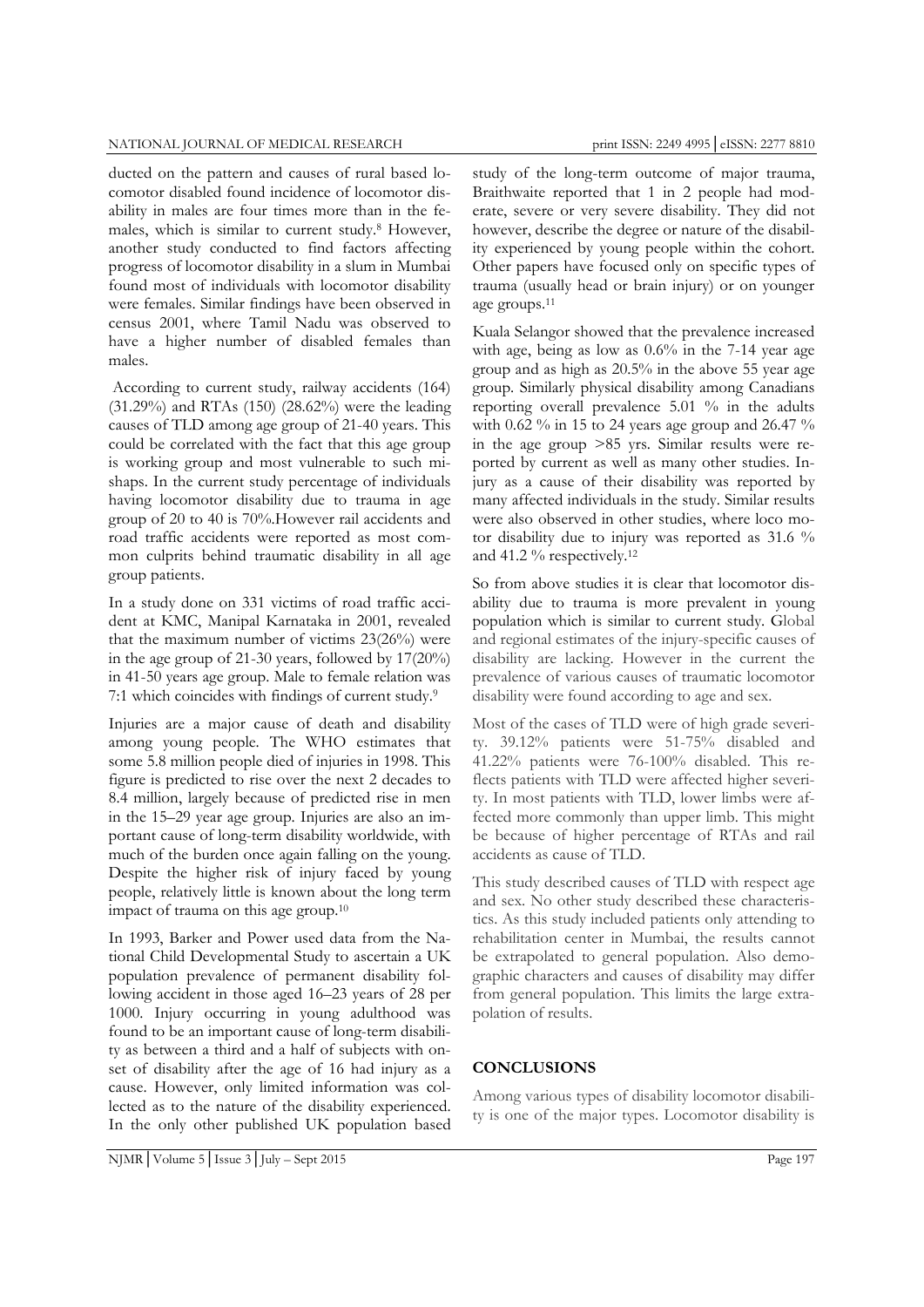#### NATIONAL JOURNAL OF MEDICAL RESEARCH print ISSN: 2249 4995 | eISSN: 2277 8810

caused by various factors. A billion people worldwide are rendered disabled by injuries resulting from road traffic accidents, crashes, falls, railway accidents, act of violence etc. Global and regional estimates of the injury-specific causes of disability are lacking. However, estimates from some countries suggest that up to one quarter of disabilities may result from injuries and violence.1 Trauma is important cause of locomotor disability and in India it is second most common cause of locomotor disability. There have not been many studies in India to determine contribution of trauma to loco motor disability.

In the current study we found that road traffic accidents(41.6%) and railway accidents(41.8%) are the major causes of traumatic locomotor disability in rehabilitation center in Mumbai. Railway is major transport system in Mumbai where study was conducted. Thus may be reason for railway accident being most common cause of TLD in the city (Mumbai).

 We also found that males are more commonly affected than females. It was seen that most of the persons are young; in the age group of 21 to 40. In males and females most important causes of traumatic locomotor disability are road traffic accidents and railway accidents. Also in the young persons the most important causes are road traffic accidents and railway accidents. Loss of limb (lower > upper) is the most frequent impairment. In our study most of the persons have disability more than 50%.

To conclude trauma contributes not only to significant number of disabilities, but also to severity of disability. Road traffic accidents and railway accidents are major causes of traumatic locomotor disability and young persons are the usual victims of such disasters.

## **REFERENCES**

1. World health organization [homepage on the Internet]. Geneva: The Association; 2015 [cited 2012 Feb10]. Violence and injury prevention: Injury-related disability and rehabilitation. Available from

http://www.who.int/violence\_injury\_prevention/disability/ en.

- 2. National Sample Survey Organisation. Disabled Persons in India. NSS 58th round (July – December 2002). New Delhi: Ministry of Statistics and Programme Implementation, Government of India; 2003 Dec. Report No. 485 (58/26/1).
- 3. Government of India. Census and You Disabled Population [cited 2012 Feb10]. Available from: http://censusindia.gov.in/Census\_And\_You/disabled\_popu lation.aspx.
- 4. Disler PB, Jacka E, Sayed AR, et al. The prevalence of loco motor disability and handicap in the Cape Peninsula. Part III. The white population of Fish Hoek. S Afr Med J. 1986 ;69(6):355-7.
- 5. Disler PB, Jacka E, Sayed AR, et al. The prevalence of loco motor disability and handicap in the Cape Peninsula. Part II. The black population of Nyanga. S Afr Med J. 1986;69(6):353-5.
- 6. Disler PB, Jacka E, Sayed AR, et al. The prevalence of loco motor disability and handicap in the Cape Peninsula. Part I. The coloured population of Bishop Lavis. S Afr Med J. 1986; 69(6):349-52.
- 7. Borker S, Motghare DD, Venugopalan PP, Kulkarni MS. Study of Prevalence and Types of Disabilities at Rural Health Centre Mandur – A Community Based Cross Sectional House to House Study in Rural Goa. IJPMR 2008; 19 (2):56- 60.
- 8. Kar N. Pattern and Causes of Rural Based Locomotor Disabled. Indian Journal of Physical Medicine and Rehabilitation. 2002;13:24-27.
- 9. Nayak P, Udit BD, Kumar N. An autopsy study of thoracoabdominal trauma in road traffic accident cases. Journal of Karnataka Association of Medico legal Sciences, 2001; 10(1):18-28
- 10. Krug Injury E: A leading cause of the global burden of disease.World Health Organisation: Geneva 1999. OpenURL-Murray CL, Lopez AD: Alternative projections of mortality and disability by cause 1990–2020: Global burden of disease study.Lancet 1997, 349:1498-504.
- 11. Barker M, Power C. Disability in young adults: the role of injuries. J Epidemiology Community Health. 1993 Oct; 47(5): 349–354.
- 12. Osman A, Rampal K G. A study of loco motor disabilities in a Malay community in Kuala Selangor. Med J Malaysia, 1989;44(1):69-74.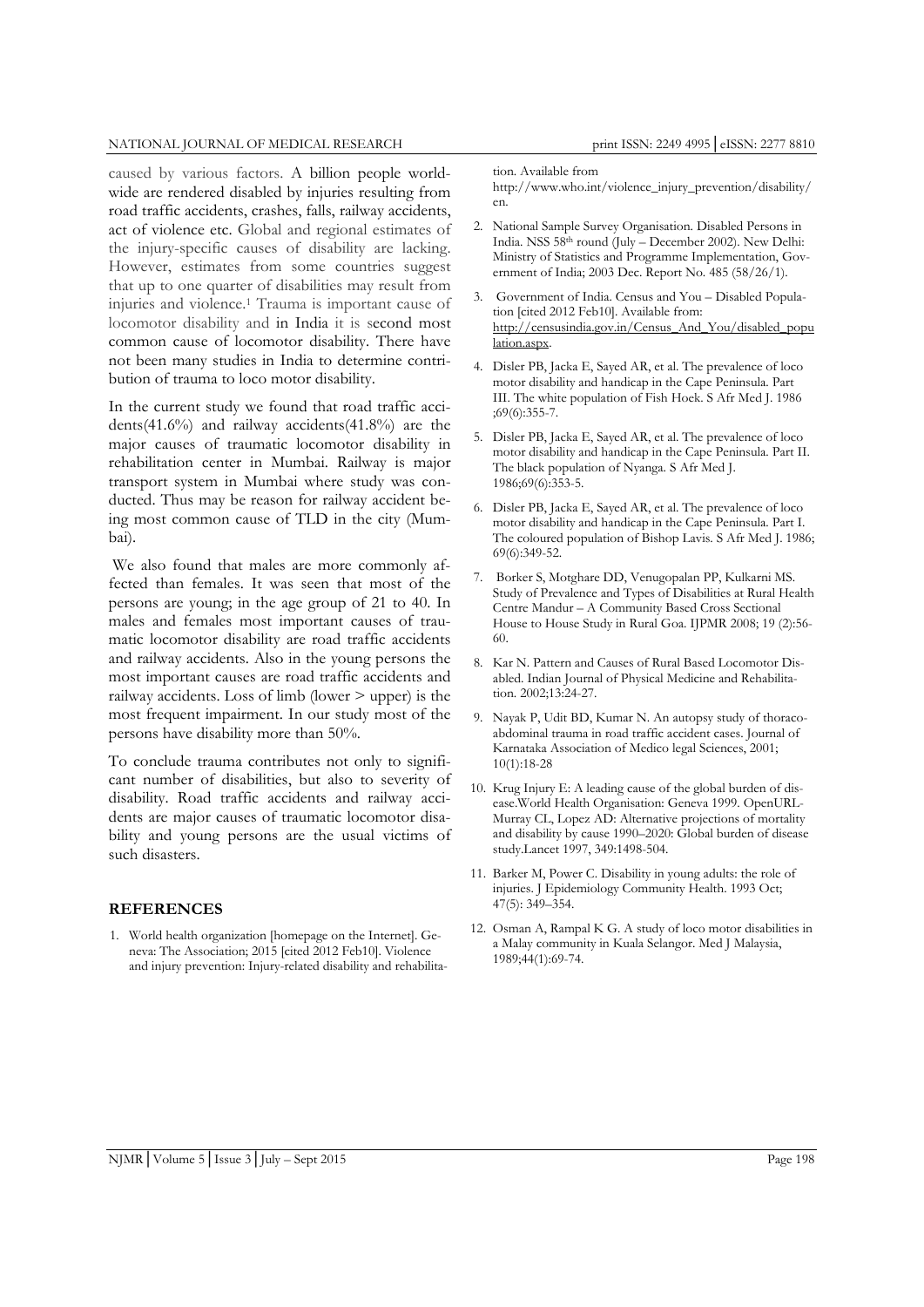# **Original Research Article**

DOI: http://dx.doi.org/10.18203/2320-6012.ijrms2020????

# **Comparison of urodynamic parameters with respect to neurological levels in post-traumatic spinal cord injury patients**

**Rohit Ramesh Gaikar<sup>1</sup>\*, Anil Kumar Gaur<sup>1</sup> , Sumedh Narayan More<sup>1</sup> , Vaibhav Shivram Lokhande<sup>2</sup> , Amol Babanrao Khade<sup>3</sup>**

<sup>1</sup>Department of Physical Medicine and Rehabilitation, All India Institute of Physical Medicine and Rehabilitation, Mumbai, Maharashtra, India

<sup>2</sup>Department of Physical Medicine and Rehabilitation, Sakara World Hospital, Bengaluru, India

<sup>3</sup>Department of Physical Medicine and Rehabilitation, Lakhiram Agarwal Memorial, Government Medical College, Raigarh, Chhattisgarh, India

**Received:** 22 January 2020 **Revised:** 05 February 2020 **Accepted:** 28 February 2020

**\*Correspondence:** Dr. Rohit Ramesh Gaikar, E-mail: rohit190485@gmail.com

**Copyright:** © the author(s), publisher and licensee Medip Academy. This is an open-access article distributed under the terms of the Creative Commons Attribution Non-Commercial License, which permits unrestricted non-commercial use, distribution, and reproduction in any medium, provided the original work is properly cited.

## **ABSTRACT**

**Background:** Urodynamic evaluation is mandatory in order to correctly assess and classify bladder dysfunction in spinal cord injury (SCI) patients. Study investigated patterns of neurogenic bladder dysfunction in patients with post traumatic spinal cord injury and assessed the relationship of detrusor leak point pressure with compliance, post void residual urine volume and maximum cystometric capacity.

**Methods:** Eighty six patients with neurogenic bladder secondary to traumatic spinal cord injury (SCI) underwent cystometry with electromyography (EMG). T-test was used to compare detrusor leak point pressure (LPP) between complete and incomplete injury groups. Pearson correlation test was used to seek correlation between detrusor LPP and compliance, post void residual volume (PRV) and maximum cystometric capacity (MCC).

**Results:** Mean detrusor LPP in suprasacral complete injury group, suprasacral incomplete injury group and sacral complete injury was  $52\pm21$  cm of H<sub>2</sub>O,  $53\pm18$  cm of H<sub>2</sub>O and  $16\pm9$  cm of H<sub>2</sub>O respectively. No significant difference in detrusor LPP was found between suprasacral complete and incomplete group on t-Test ( $P = 0.571068$ ). Significant difference in detrusor LPP was found between suprasacral and sacral group (P= 5.71891E-12). Mean compliance in sacral injury group was  $24\pm16$  and in suprasacral complete injury group was 5 $\pm$ 6. Mean compliance in suprasacral incomplete injury group was  $4\pm 2$ . Pearson correlation showed negative correlation( $r = -0.6918934$ ) between detrusor leak point pressure and compliance ( $p = 1.2744E-13$ ). Negative correlation ( $r = -0.311409922$ ) was observed between detrusor leak point pressure and post leak/ void residual urine volume ( $p = 0.003335033$ ) and between detrusor LPP and maximum cystometric capacity ( $r = -0.31354$ ), ( $p = 0.003115$ ).

**Conclusions:** Significant difference in urodynamic parameters exists between sacral and suprasacral injury patients. However there is no significant difference in urodynamic parameters between complete and incomplete injury at suprasacral level.

**Keywords:** Detrusor hyperreflexia, Detrusor sphincter dyssynergia, Urodynamics

**INTRODUCTION** Spinal cord injury is a devastating event that leads to loss of mobility and dependence in most activities of daily life. But what brings most discomfort to the patient is the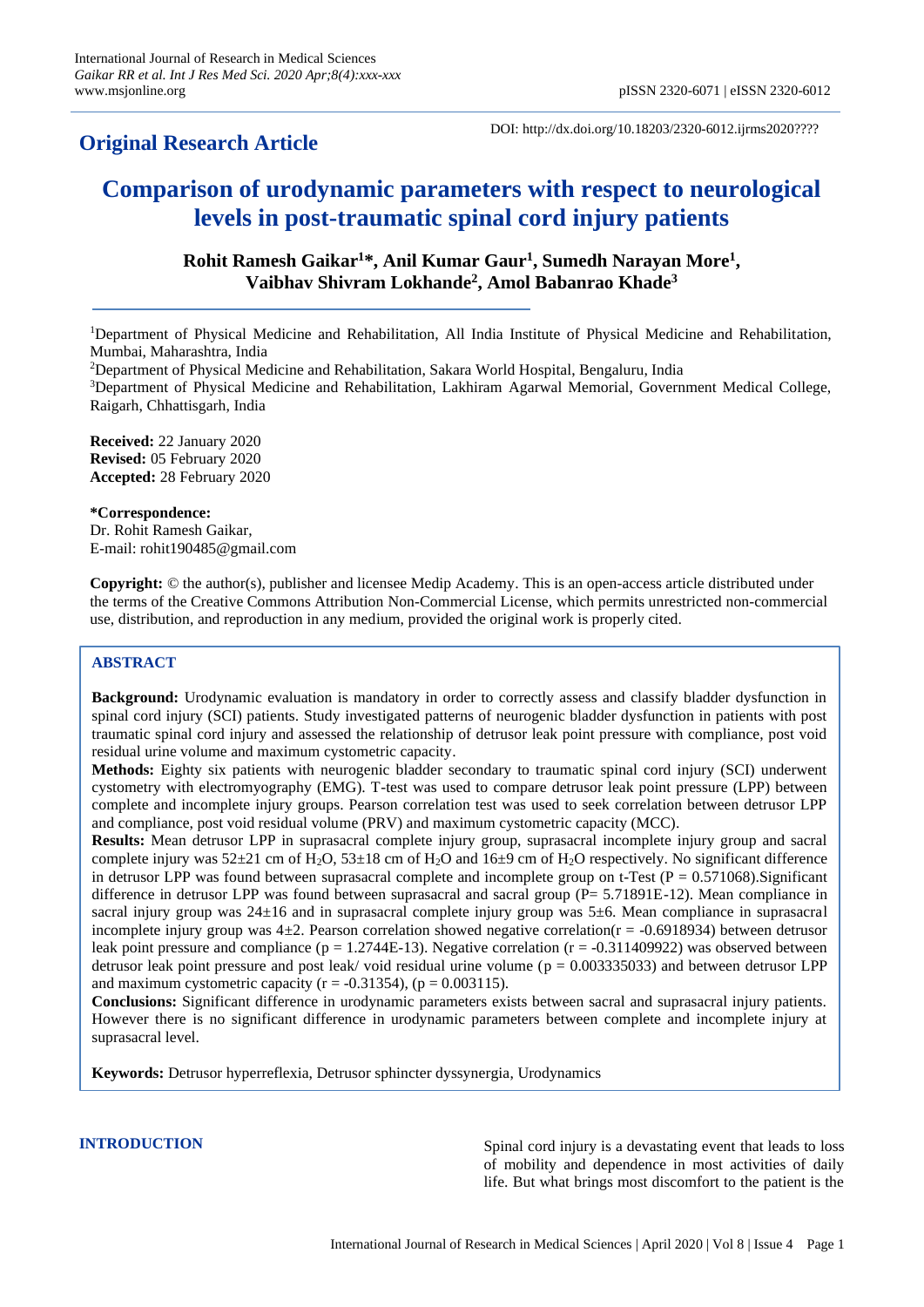risk of urinary and/or fecal incontinence.<sup>1</sup> Management of issue related to an incontinent bladder requires proper assessment and treatment according to the type of lower urinary tract dysfunction. The incidence of deaths due to renal failure or urosepsis after SCI has greatly reduced from 75% in 1969 to 2.3% in 1993.<sup>2,3</sup> In spite of this enormous improvement, it should be noted that the standardized mortality ratio due to urinary system diseases is still 22.8 in SCI patients and even more (172.3) due to septicemia, mainly secondary to urinary tract-related infections.<sup>4</sup> Evidence from current literature dictates that good knowledge of lower urinary tract dysfunction (LUTD) in SCI is essential for physicians involved in rehabilitation of post SCI survivors. It should not be forgotten that neurologic bladder control is an important determinant in quality of life after SCI, and that better control of urinary symptoms, mainly incontinence, can improve it significantly.<sup>5</sup>

The range of bladder symptoms caused by neurologic lesions is wide and determined by whether the lesion primarily affects the supraspinal control, the pontine– sacral neural circuit, or the sacral nerves. Clinically it is expected that, lesions above the brain stem will produce neurogenic detrusor activity (NDO) but no detrusor sphincter dyssynergia (DSD). Suprasacral spinal cord lesions are expected to produce NDO with DSD and sacral lesions are expected to show acontractile detrusor with a weak sphincter.<sup>6</sup> However completeness or incompleteness of the lesion and the possible association of multiple level injuries can complicate this picture, so much so that urodynamic evaluation becomes mandatory in order to correctly assess and classify LUTD in SCI patients.<sup>7</sup>

The EAU (European association of urology) guidelines consider video urodynamics (VUDS) as the gold standard for invasive UDS in patients with neurogenic lower urinary tract dysfunction (NLUTD). Urodynamic studies in general assess the function of the bladder and its outlet during the filling/storage and emptying phases of the micturition cycle.<sup>8</sup>

The diagnosis of DSD is made by urodynamic testing, characterized by the presence of elevated electromyographic activity of external urethral sphincter during detrusor contraction.<sup>9,10</sup> Weld and Dmochowski have reported strong correlation between clinical neurologic findings and urodynamic pattern in SCI patients.<sup>11</sup> Patki et al, have reported salient deterioration in bladder dysfunction in 43 patients with incomplete SCI, despite having relatively near total neurological recovery.<sup>12</sup>

In this study patterns of neurogenic bladder dysfunction was investigated in patients with post traumatic spinal cord injury. The relationships between detrusor leak point pressure and compliance, post void residual urine volume and maximum cystometric capacity was also assessed.

#### **METHODS**

The study was done to investigate patterns of neurogenic bladder dysfunction in patients with post traumatic spinal cord injury and to assess the relationships between detrusor leak point pressure and compliance, post void residual urine volume and maximum cystometric capacity.

#### *Inclusion criteria*

- Diagnosed case of post traumatic spinal cord injury with or without neurological recovery
- Disease duration of  $> 3$  months, or
- Patients recovered from spinal shock phase
- Willing to undergo urodynamic evaluation and preurodynamic screening investigations

#### *Exclusion criteria*

- Active urinary tract infections
- Bladder calculi
- Bladder cysts or fistula
- Urethral strictures, fistula, false passage

#### *Methodology*

A cross sectional observational study was carried out at Department of Physical Medicine and Rehabilitation, All India Institute of Physical Medicine and Rehabilitation, Mumbai over a period of two years from April 2012 to April 2014. Patients suffering from neurogenic bladder secondary to traumatic spinal cord injury, coming to our institute from all over India were included in the study.

Patients who visited the outpatient department or admitted for long term inpatient rehabilitation were counselled and written informed consent was taken prior to urodynamic study, before enrolment in study group. We recorded detailed history of patient's current illness with emphasis on history pertaining to bladder and bowel habits. Thorough neurological examination of each patient was performed and classified according to American Spinal Injury Association (ASIA) impairment scale (© 2020 American Spinal Injury Association).<sup>13</sup> The patients were categorized into neuroanatomical groups according to the neurological level and completeness of injury.

All patients recruited in the study underwent urine routine, microscopy and culture tests. Patients tested positive on culture were treated and taken up for examination only when culture report was negative.

Urodynamic evaluation was performed in all patients using UROCOMP 2000 from Status Medical Equipment, India within 2 year period. The urodynamic evaluation included cystometrogram (filling and voiding cystometry) and surface EMG.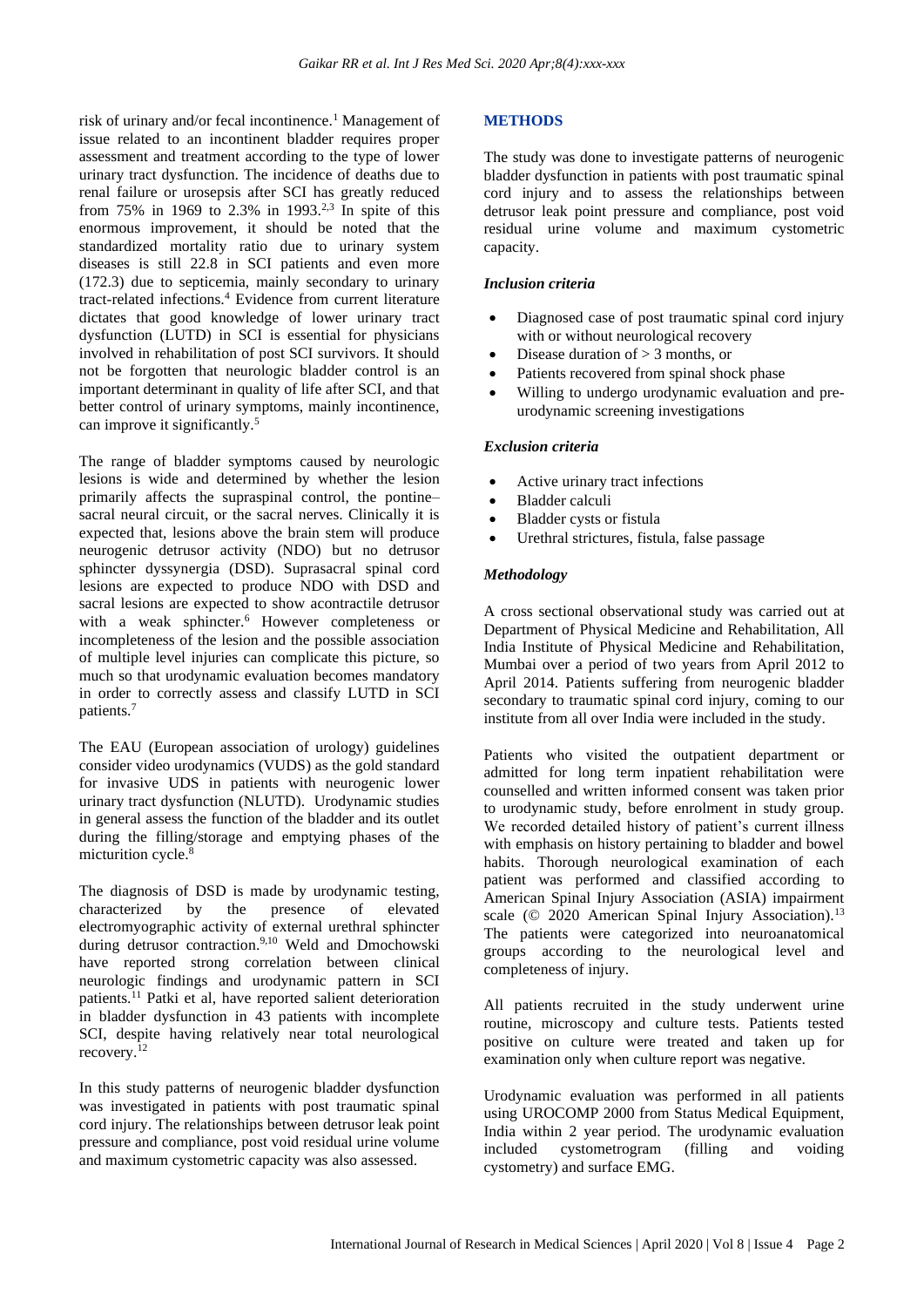#### *Procedure*

After obtaining a written informed consent the patients were explained about the procedure they were about to undergo. Each subject was given proctoclysis enema to ensure that rectum remained empty during study. As an alternative to the triple lumen catheter, 2 infant feeding tubes (size FG 8) were inserted per urethra. One tube was connected to the pressure sensor that measured vesical pressure and the other tube was connected to tubing used to instil normal saline into the bladder.

A rectal balloon was made using a cut off finger from a latex glove tied over the tip of another (size FG8) infant feeding tube. After inserting the rectal balloon into rectum, the tube was connected to the pressure sensor that measured abdominal pressure. The software calculated detrusor pressure by subtracting abdominal pressure from vesical pressure value. A flow rate of 30 ml/min was used with normal saline warmed to patient's body temperature as per international continence society guidelines. $14,15$ Through multichannel pressure transduction, intravesical and intra-abdominal pressures were simultaneously recorded and plotted on computer screen along with the sphincter EMG. Sphincter EMG was performed using patch electrodes.

#### *Statistics*

Following parameters were taken into consideration

- Detrusor LPP
- Compliance
- PRV
- MCC

T-test was used for comparison of detrusor LPP between complete and incomplete (suprasacral) injury groups. Ttest was also used for comparison detrusor LPP between suprasacral and sacral injury groups. Pearson correlation test was used to analyze relationship between detrusor LPP and other parameters (i.e. compliance, PRV and MCC).

#### **RESULTS**

A total of 86 patients were evaluated out of which 72 (83.72%) were males and 14 (16.27%) were females. Mean age was 31.86 years. Out of 86 patients 58 (67.44%) had complete injuries and 28 (32.55%) had incomplete injuries as per ASIA criteria.

Thoracic injuries were most common with total 47 (54.65%) patients, followed by 18 (20.93%) lumbar, 12 (13.95%) sacral and 9 (10.46%) cervical level injuries. Level wise distribution of complete and incomplete injuries is given in Table 1. Of the 74 patients with suprasacral lesions, 47 (63.5%) had complete injuries and 27 (36.5%) had incomplete injuries. Detrusor hyperreflexia was observed in 44 (59.5%) individuals

with suprasacral complete lesions and 23 (31.1%) suprasacral incomplete lesions.

#### **Table 1: Distribution of complete and incomplete injuries**.

| <b>Level</b> | <b>Complete</b> | <b>Incomplete</b> |
|--------------|-----------------|-------------------|
| Cervical     |                 |                   |
| Thoracic     | 32              | 15                |
| Lumbar       | 10              |                   |
| Sacral       |                 |                   |
| <b>Total</b> |                 |                   |

Areflexic detrusor was observed in 6 (8.1%) suprasacral complete and 1 (1.3%) suprasacral incomplete lesions. Detrusor sphincter dyssynergia was seen in 41 (55.4%) suprasacral complete and 22 (29.72%) suprasacral incomplete lesions. In comparison, all 12 patients with sacral injuries (both complete and incomplete) showed detrusor areflexia and none showed detrusor sphincter dyssynergia (Table 2).

## **Table 2: Pattern of bladder dysfunction in suprasacral and sacral lesions.**

| <b>Injury</b>             | <b>Detrusor</b><br>hyperreflexia | <b>Detrusor</b><br>areflexia | <b>DSD</b> |
|---------------------------|----------------------------------|------------------------------|------------|
| Suprasacral<br>complete   | 44                               | 6                            | 41         |
| Sacral complete           | $\mathbf{\Omega}$                | 11                           |            |
| Suprasacral<br>incomplete | 23                               |                              | 22         |
| Sacral<br>incomplete      |                                  |                              |            |
| <b>Total</b>              |                                  | 19                           |            |

Among the cervical level injury all 9 patients had overactive detrusor and detrusor sphincter dyssynergia. Forty five (95.7%) individuals with thoracic level injuries had overactive detrusor with 2 (4.3%) exhibiting an underactive detrusor pattern. A total of 42 (89.4%) patients with thoracic level injuries displayed detrusor sphincter dyssynergia. All 12 individuals with sacral injuries showed detrusor areflexia and none exhibited detrusor sphincter dyssynergia. Among the patients with lumbar level injuries 13 (72.2%) had overactive detrusor while 5 (27.8%) exhibited detrusor areflexia and 12 individuals had detrusor sphincter dyssynergia. Figure 1 depicts correlation between neurological levels and pattern of urodynamic findings.

As depicted in Table 3, all cervical level injury patients had low compliance  $(\leq 20)$  and 8  $(88.9\%)$  out of 9 had high ( $>40$  cm of H<sub>2</sub>O) detrusor leak point pressure (det. LPP). While 46 (97.9%) out of 47 thoracic level injury patients had low compliance, only 1 (2.1%) showed high compliance (>20). High detrusor LPP was noted in 36 (76.6%) patients with thoracic injuries.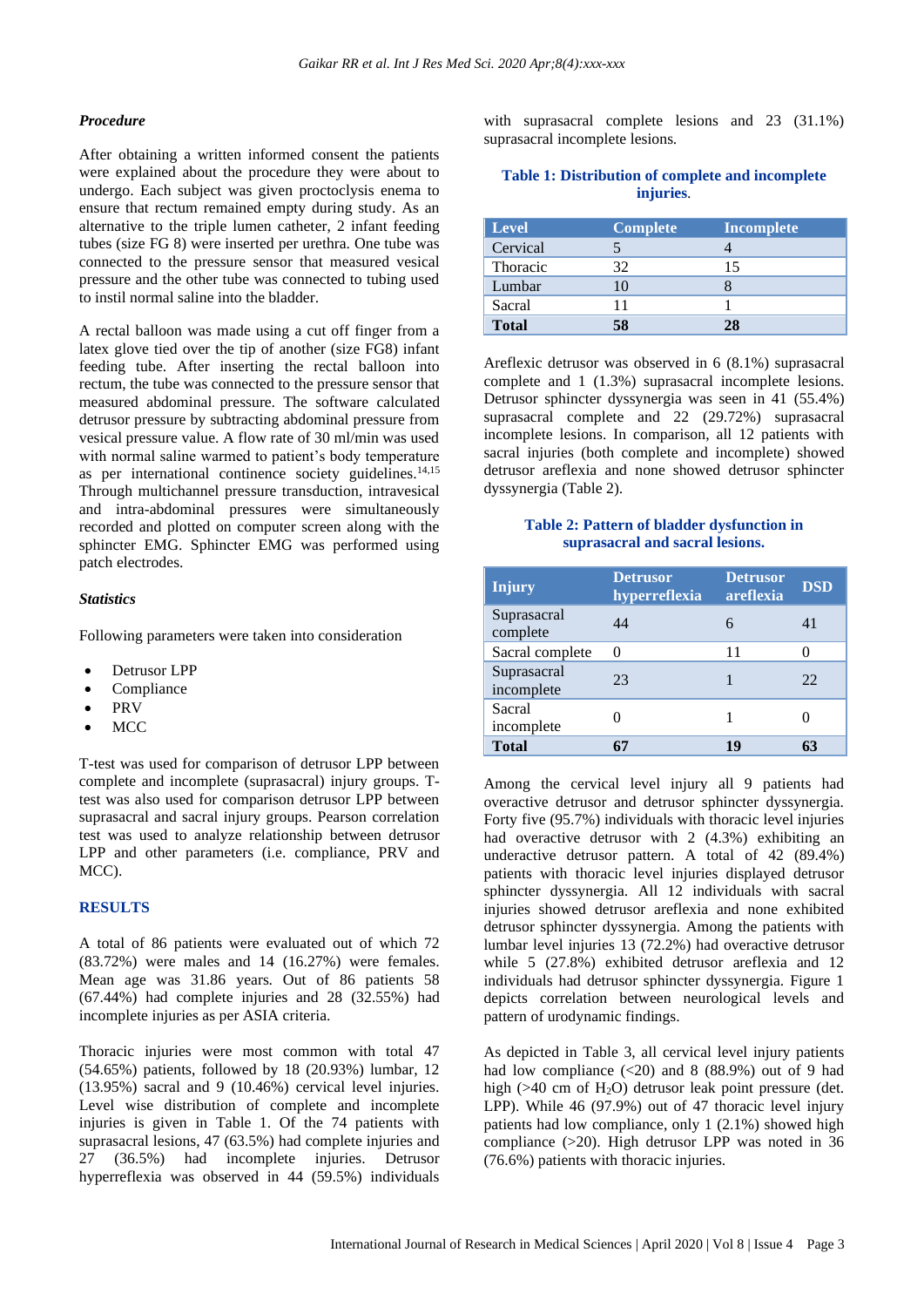Among the lumbar level injury patients 17 (94.4%) out of 18 had low compliance, while only 1 (5.6%) showed high compliance. High detrusor leak point pressure was noted in 10 (55.6%) patients with lumbar level injuries. Out of 12 sacral level injury patients 6 (50%) exhibited high compliance, but all had low detrusor LPP. Mean detrusor LPP in Suprasacral complete injury group was 52±21 cm of H2O and in suprasacral incomplete injury group was  $53\pm18$  cm of H<sub>2</sub>O. Mean detrusor LPP in sacral complete injury group was 16±9 cm of H2O. No significant difference in detrusor LPP was found between suprasacral complete and incomplete group on t-test ( $p =$ 0.571068). Significant difference was found in detrusor LPP between suprasacral and sacral group  $(p =$ 5.71891E-12). Mean compliance in sacral injury group was 24±16 and in suprasacral complete injury group was 5±6. Mean compliance in suprasacral incomplete injury group was  $4\pm 2$ .

#### **Table 3: Correlation between level of injury, detrusor LPP and compliance.**

|              |    | <b>Level of injury</b> Detrusor Ipp $\geq 40$ cm of H <sub>2</sub> O Detrusor Ipp <40cm of H <sub>2</sub> O Compliance $\geq 20$ | Compliance < 20 |
|--------------|----|----------------------------------------------------------------------------------------------------------------------------------|-----------------|
| Cervical     |    |                                                                                                                                  |                 |
| Thoracic     | 36 |                                                                                                                                  |                 |
| Lumbar       |    |                                                                                                                                  |                 |
| Sacral       |    |                                                                                                                                  |                 |
| <b>Total</b> | 54 |                                                                                                                                  |                 |

Statistical analysis using Pearson correlation showed negative correlation ( $r = -0.6918934$ ) between detrusor leak point pressure and compliance  $(P = 1.2744E-13)$ . Negative correlation  $(r = -0.311409922)$  was also observed between detrusor leak point pressure and post leak/ void residual urine volume ( $p = 0.003335033$ ). Similarly negative correlation  $(r = -0.31354)$  was observed between detrusor LPP and maximum cystometric capacity ( $p = 0.003115$ ).



#### **Figure 1: Correlation between neurological levels and urodynamic findings.**

#### **DISCUSSION**

After the period of spinal shock is over, there is gradual return of reflex bladder function. Conscious sensation of bladder filling may be absent or impaired unless there is neurological recovery. Apart from loss of voluntary inhibition of the micturition reflex, there may be uncontrolled contractions of detrusor muscles (detrusor overactivity) which may or may not be associated with uncoordinated contractions of external sphincter (detrusor sphincter dyssynergia). Typical urodynamic findings in a neurogenic bladder include detrusor overactivity and detrusor striated sphincter dyssynergia (DSD). These uncoordinated contractions result in high voiding pressures, significant residual urine volume, and urinary incontinence which, if not treated, often results in back pressure changes such in upper urinary tract.<sup>1</sup> Though behaviour of detrusor and sphincter is predictable to some extent based on neurological examination, it is not always accurate. In the present study we conducted urodynamic evaluation of 86 post spinal cord injury survivors and classified the findings depending on clinical neurological levels and type of bladder dysfunction.

Numerous studies have attempted to seek correlation between clinical neurologic findings and urodynamic pattern in SCI patients. In our study 90.5% of patients with suprasacral lesions exhibited detrusor hyperreflexia and all patients with sacral lesions displayed areflexia. Similar reports were observed by Weld and Dmochowski, in a population of  $243$  patients with SCI.<sup>11</sup> Suprasacral lesions were associated with NDO and/or DSD in 94.9%, and sacral lesions with detrusor areflexia in 85.7% of cases. In this study all patients with complete suprasacral injuries had detrusor hyperreflexia and/or detrusor sphincter dyssynergia. Patients with incomplete suprasacral injuries had a slightly lower frequency (93.8%) of hyperreflexia and/or dyssynergia. In our study 85.1% patients with complete suprasacral injury showed detrusor hyperreflexia and 87.2% showed DSD. Among patients with incomplete suprasacral injuries 85.1% had detrusor hyperreflexia and 81.5% had DSD. No significant difference was observed between complete and incomplete suprasacral injury group, which was similar to the study by Weld et al. In a similar study of 489 patients with spinal cord lesions Kaplan et al. found a general correlation between the neurological level of injury and the expected vesicourethral function, but also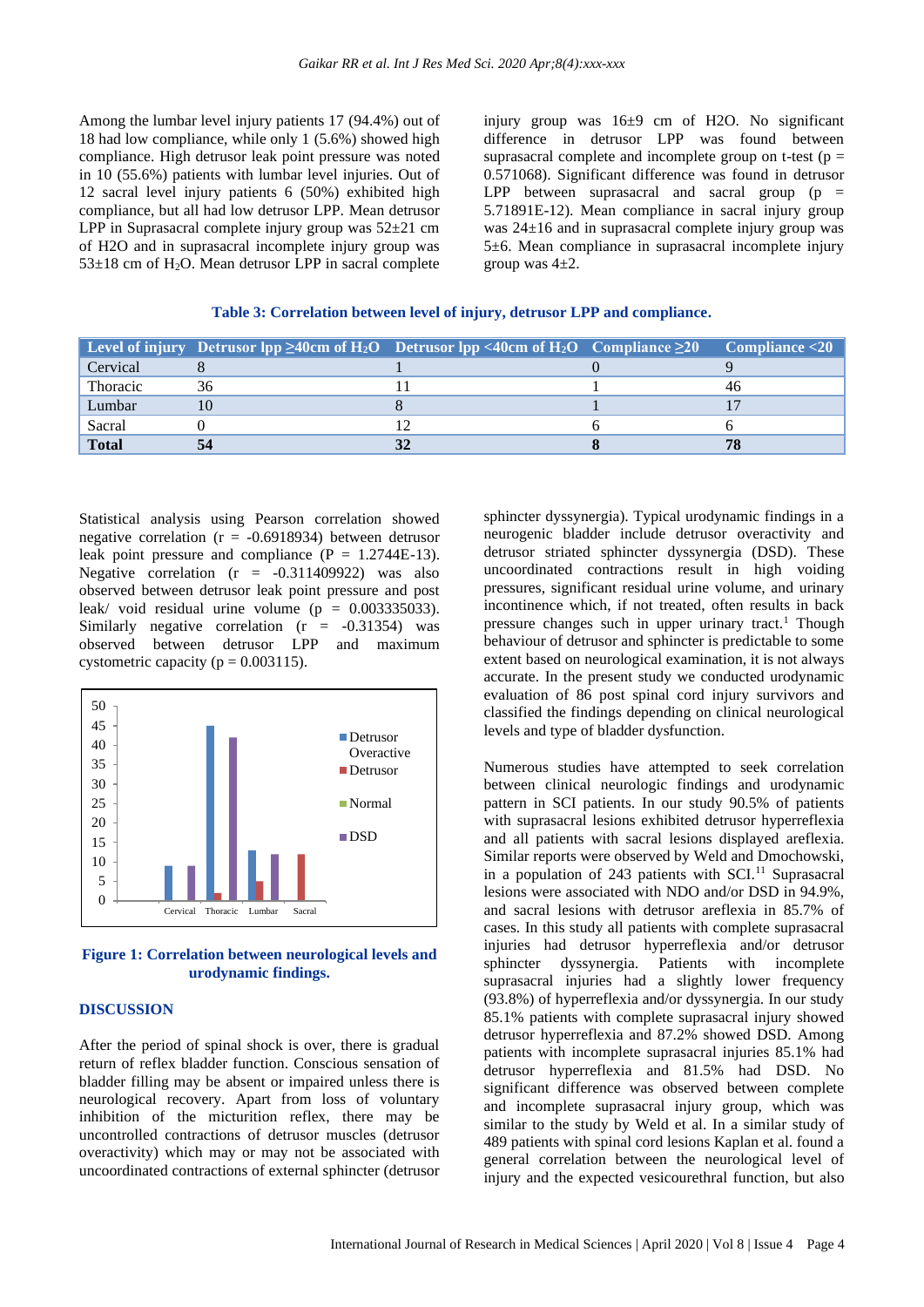noted that it was neither absolute nor specific.<sup>16</sup> They noted that, 84% of the suprasacral cord lesions with detrusor areflexia had positive sacral cord signs while all suprasacral cord lesions with no evidence of sacral cord involvement had either detrusor hyperreflexia or detrusor-external sphincter dyssynergia. Thus implying that clinical assessment for sacral cord signs may help predict bladder behaviour in such cases. They also suggested that the clinical neurological examination alone is not an adequate to predict neurological dysfunction. In another study Bulent et al. reported detrusor hyperreflexia in Twenty-six (72.2%) of 36 patients with suprasacral injuries.<sup>17</sup> Twenty-nine (80.5%) had detrusor sphincter dyssynergia, 9 (25%) had normal compliance and 1 (2.8%) had areflexia. In a recent study by Maryam et al out of 66 patients with suprasacral injuries 27 (40.90%) had detrusor hyperrflexia and 5 (17.9%) out of 19 sacral injuries had detrusor hyperreflexia.<sup>18</sup> These findings differ significantly from observations in the study.

Moslavac et al, in their study of 80 spinal cord injury patients with detrusor hyperreflexia found no difference in cystometric capacity and intravesical leak point pressure between complete and incomplete spinal cord injury patients.<sup>19</sup> Mean CC (cystometric capacity) for ASIA A group was  $239\pm107$  ml (range 47 - 526) and mean CC for ASIA B–E group was 227±125 ml (range 42-500). In the study mean MCC (maximum cystometric capacity) for ASIA A group with detrusor hyperreflexia was 190±81 ml and mean MCC for ASIA B-E group with detrusor hyperreflexia was 202±59 ml. Moslavac et al also reported mean Pves leak-point pressure (Pves LPP) at cystometric capacity for ASIA A group as 79±30 cm H2O (range 26-140) and mean Pves LPP for ASIA B-E group as  $70\pm29$  cm H<sub>2</sub>O (range 25 - 130). In the study, it was found that mean Det. LPP of  $57\pm17$  cm of H<sub>2</sub>O in ASIA A group (with detrusor hyperreflexia) and  $55\pm18$  cm of  $H_2O$  in ASIA B-E (with detrusor hyperreflexia).

Weld et al also reported a higher frequency of impaired compliance in sacral injury group (78.6%) compared with the suprasacral injury group  $(41.8\%)$ .<sup>11</sup> They also observed correlation of high detrusor leak point pressures with low bladder compliance. Low compliance was observed in 97.3% of suprasacral injury group and 50% of sacral injury group. However the definition of low compliance in Weld et al was <10, while in present study it is <20; which may explain the observed differences. We found negative correlation of detrusor leak point pressure with compliance, post void residual urine volume and maximum cystometric capacity as has been documented by various studies.

In the study 2 thoracic level and 5 lumbar level lesions with detrusor areflexia was found. Some other authors have also noted occurrence of detrusor areflexia with upper motor neuron lesions, presumably due to a coexistent clinical or subclinical spinal cord lesion. Arnold et al. reported two cases of upper motor neuron lesions with detrusor areflexia.<sup>20</sup> Light et al. also reported 13 patients with suprasacral SCI and detrusor areflexia.<sup>21</sup>

#### **CONCLUSION**

Significant difference in urodynamic parameters exists between sacral and suprasacral injury patients. However there is no significant difference in urodynamic parameters between complete and incomplete injury at suprasacral level. Negative correlation exists between detrusor LPP and compliance, PRV and MCC. In most setups without availability of urodynamic study, there is tendency among treating physicians to treat patients based on clinical judgment. As evident from current study, judgments made from the neurologic examination may be incorrect because of the superimposed complexity of multiple injury levels. Urodynamic study in spinal cord injury patients may provide better acumen about bladder pathology which may provide for better bladder management protocol.

#### **ACKNOWLEDGEMENTS**

The authors would like to thank Dr. Rajendra Sharma, MD, for his guidance. The authors would also like to thank ASIA (American spinal injury association) for permitting use of ASIA scale in this research project.

*Funding: No funding sources Conflict of interest: None declared Ethical approval: The study was approved by the Institutional Ethics Committee*

#### **REFERENCES**

- 1. Rudy DC, Awad SA, Downie JW. External sphincter dyssynergia: an abnormal continence reflex. J Urol. 1988;140(1):105-10.
- 2. Tribe CR, Silver JR. In: Renal failure in paraplegia. Pitman, London, UK. 1969:54-90.
- 3. Devivo MJ, Black KJ, Stover SL. Causes of death during the first 12 years after spinal cord injury. Arch Phys Med Rehabil. 1993;74:248-54.
- 4. Soden R, Walsh J, Middleton J, Craven M, Rutkowski, Susie Y. Causes of death after spinal cord injury. Spinal Cord. 2000;38:604-10.
- 5. Ku J. The management of neurogenic bladder and quality of life in spinal cord injury. BJU Int. 2006;98:739-45.
- 6. Schöps TF, Schneider MP, Steffen F, Ineichen BV, Mehnert U, Kessler TM. Neurogenic lower urinary tract dysfunction (NLUTD) in patients with spinal cord injury: long-term urodynamic findings. BJU Int. 2015;115:33-8.
- 7. Stöhrer M, Bertil CD, David CK, Emmanuel DP, G K, Guus P. EAU guidelines on neurogenic lower urinary tract dysfunction. European Urol. 2009;56:81-8.
- 8. Groen J, Pannek J, Castro DD, Del PG, Gross T, Hamid R, et al. Summary of European association